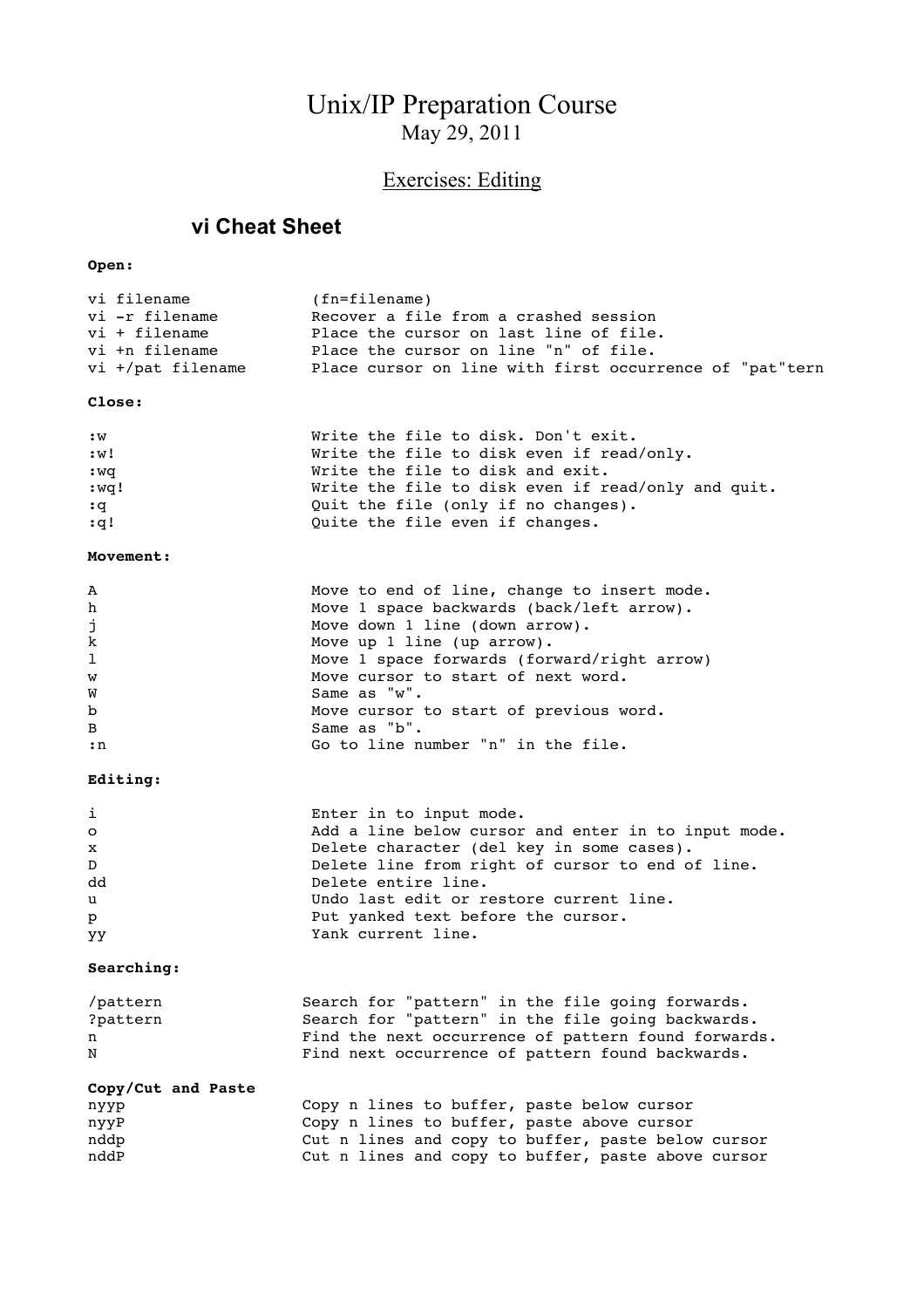## **1.) PRACTICE USING vi**

### **Remember The vi editor uses "modes"**

The easiest thing to do if you get confused in vi is to press the ESCape key a couple of times and start over with what you were doing.

To begin log in or use a terminal with your *afnog* user already logged in and do:

```
$ cd
$ vi temp.txt
vi wil create the file "temp.txt" for you.
Press the "i" key to switch to input mode. 
Type something like, "VI is great! I think I'll be using vi from now on instead of Word"
Press <ENTER> to add lines.
Type some more text
```
Save the file that you are in. To do this do:

Press the ESCape key for command mode Type ":wq" to save and quite the file (notice the ":" before the "wq"!).

Copy a large file to your home directory so that you can play around with some more vi commands. We'll copy over your /etc/defaults/rc.conf file for this exercise. To do this do:

\$ cd \$ cp /etc/syslog.conf syslog.conf.bak

Edit the file, but let's start at the bottom of the file:

\$ vi + syslog.conf.bak

Go to the first line of the file. Notice the colon (":") before the "1".

:1

Go to line 10, add a new line, and add in some text:

:10 Press the "o" key

Add the following text:

## ## A sample comment ##

Delete the three lines you just created:

Move to the first line of new text Press the ESCape key Press "dd" to delete a line, repeat until the text is gone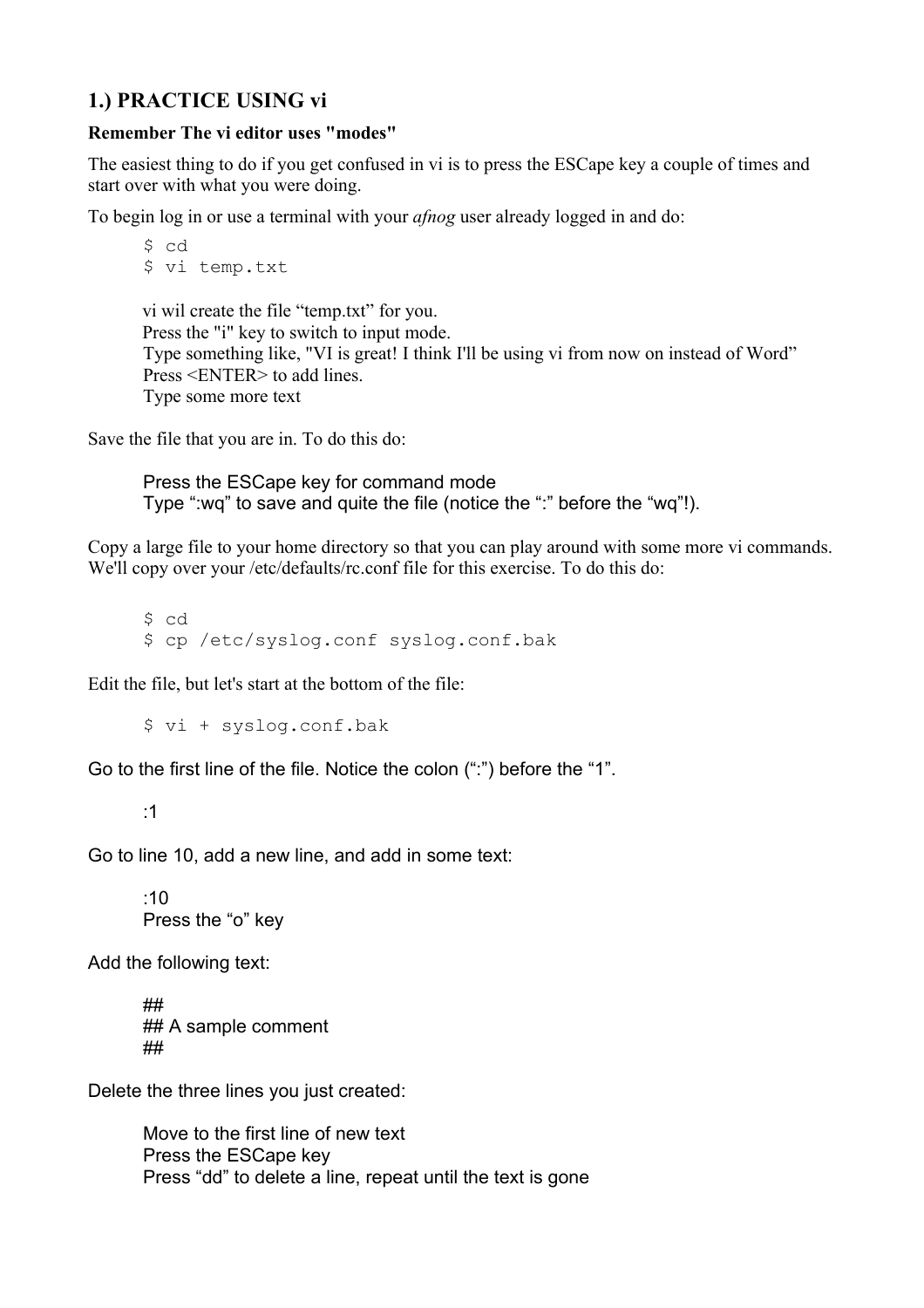Practice copying and pasting text.

Go to line 10, copy 10 lines of text, go to the bottom of the file, place the text there:

| <b>ESC</b> | (go to command mode)                               |
|------------|----------------------------------------------------|
| :10        | (go to line 10 of the file)                        |
| 10yy       | ("yank" 10 lines of text and place in copy buffer) |
| G          | (go to the end of the file)                        |
| p          | (place the contents of the copy buffer here)       |

If want to undo this you would type (in command mode):

u

Go to the top of the file, replace all occurrences of "mail" with "smtp", but prompt for each change:

ESC :1 :%s/mail/smtp/gc

Say "yes" or "no" to a few prompts then escape from this mode by pressing ctrl-c and <ENTER>.

Go to line 1, search for "*emerg*", move to the end of the line, add some text:

ESC :1 /emerg SHIFT-A "text here" ESC

Now let's exit from the file and *not* save any of the changes we've made.

:q!

## **2.) PRACTICE, PRACTICE, PRACTICE**

As you should be able to see vi is *extremely* powerful as an editor, but not necessarily intuitive. The best way to get good at using vi is to practice.

Make sure you are logged in as *afnog* on whatever virtual terminal you wish to use. Then do the following:

\$ cd \$ vi syslog.conf.bak

In this file practice some of the following items: